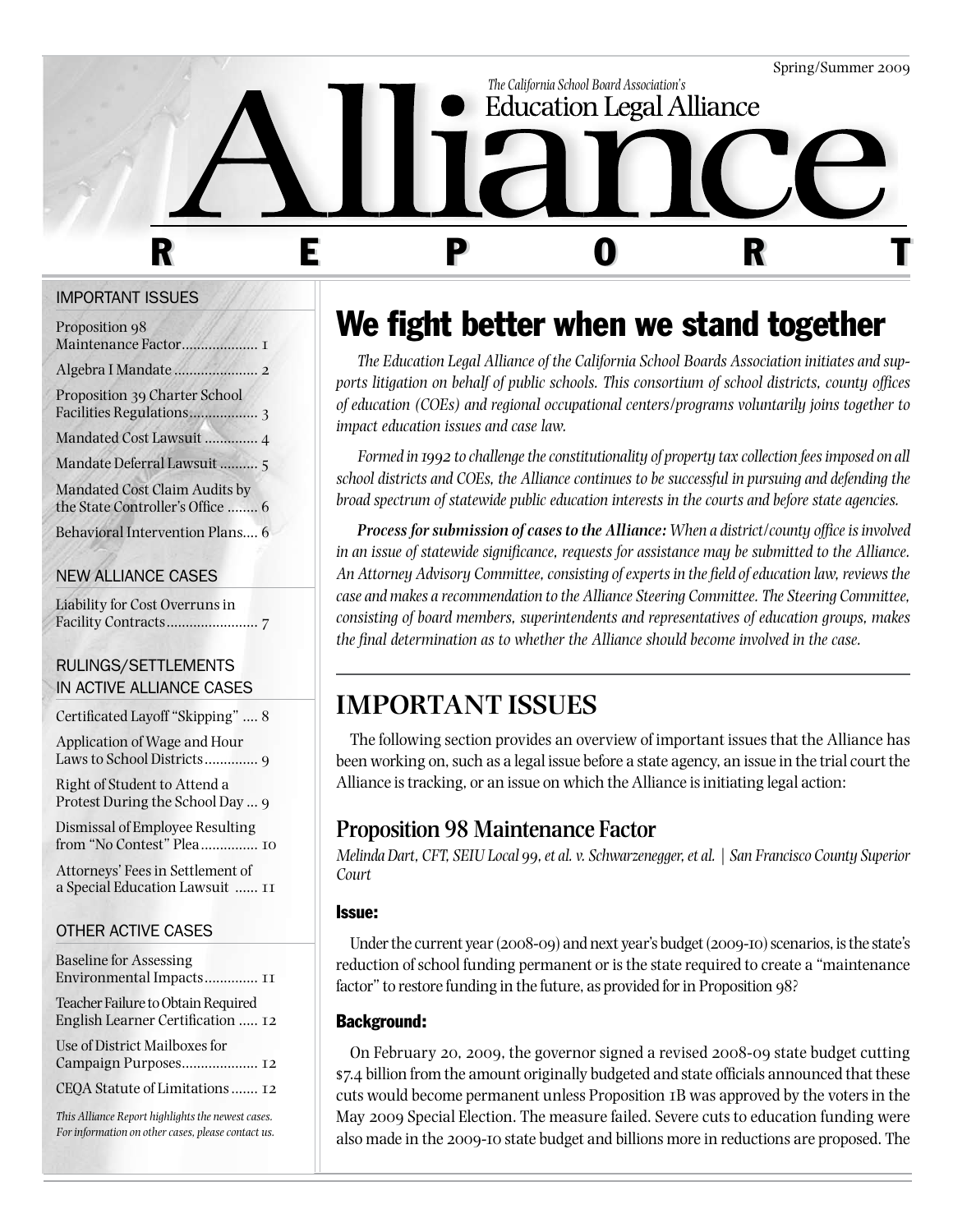

governor has asserted that these cuts are permanent; however CSBA, and other parties, disagree and assert that the state is obligated to restore the cuts to K-14 education funding as soon as the state is financially able to do so under the "maintenance factor" provisions of Proposition 98.

Proposition 98 was adopted by the voters in 1988 to stabilize education funding and prevent permanent reductions. It placed two funding formulas in the California Constitution that require the state to fund education at the higher level of the two tests. Proposition 98 was designed so that when revenues rise, schools will receive a guaranteed percentage of those revenues (Test 1, currently set at 40.1%), but when revenues are flat or falling, as they are currently, schools will be guaranteed at least what they received the previous year, adjusted for changes in student population and inflation (Test 2).

Proposition 111, passed after Proposition 98, retained the requirement that the higher of the two tests would determine the minimum funding requirement, but it provided an alternative test for calculating the inflation factor to be used for the actual appropriation if falling revenues made a full appropriation under Test 2 unduly burdensome. This formula has been called Test 3, but in reality Test 3 is an alternative formulation of Test 2. Test 3 is only operative in specific years when the economic circumstances dictate. Proposition 111 also required that in years in which the state used Test 3 to temporarily reduce its obligation, it would have to restore funding to the level that would have been required by Test 2 (called the "maintenance factor").

### Alliance Activities:

On June 4, 2009, CSBA and the Alliance joined in litigation filed by the California Federation of Teachers and SEIU Local 99 to ensure that an estimated \$10 billion is restored to K-14 public education funding under the "maintenance factor" for 2008-09 and that, in future years, including 2009-10, restoration occurs whenever falling revenues lead to significant reductions in education funding.

## Why this issue is important:

Unfortunately we have to force the state to follow the law (Propositions 98 and 111) and enforce the intent of the voters that California invest in its children consistent with the law.

## **Algebra I Mandate**

*CSBA/ELA, ACSA v. State Board of Education | California Court of Appeal*

## Issue:

Did the State Board of Education's July 9 action to designate Algebra I as the Grade 8 assessment violate the Bagley-Keene Open Meeting Act and exceed the SBE's authority?

## Background:

In the fall of 2007, the U.S. Department of Education found California's assessment system to be out of compliance with the NCLB because two assessments are available for grade 8 level students: 1) Algebra I for students enrolled in Algebra I; and 2) Grade 8 General Math Assessment for students not enrolled in Algebra I. Because the General Math Assessment was based entirely on grade 6 and 7 academic content standards it was determined by USDOE not to be at "grade level," as required by NCLB. At its July meeting, the SBE voted to direct the California Department of Education to enter into a Compliance Agreement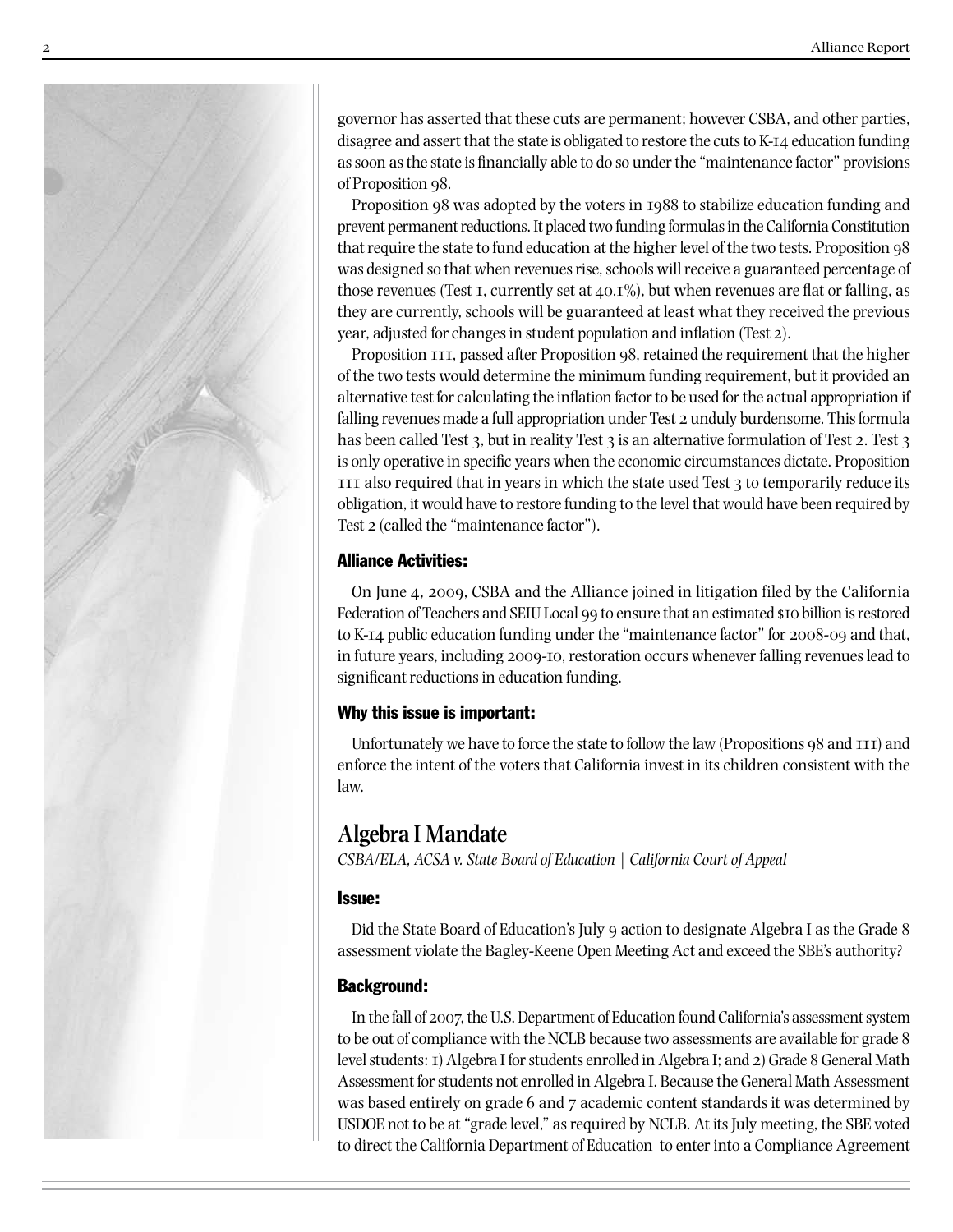with USDOE to transition into implementing the Algebra I assessment for all 8th graders over a three-year period.

### Alliance Activities:

CSBA and ACSA filed litigation in early September to invalidate the SBE's July action on the grounds that the action exceed the SBE's authority and violated the state's open meeting act. Superintendent of Public Instruction Jack O'Connell and the California Teachers Association joined in the litigation.

In a major victory, the Sacramento County Superior Court on December 19 granted the Alliance's request for a preliminary injunction by ruling that CSBA was likely to prevail at trial on both claims. The judge's order prevents the SBE from implementing its July 9 action, including finalizing a timeline waiver or compliance agreement with the USDOE, until after a trial is held or a settlement is reached. At its January 8, 2009 meeting, the SBE authorized appeal of that portion of the court's decision which found that the SBE lacked authority to revise the 8th grade math content standard. However, because the SBE did not file for an expedited review, the appeal is likely to take at least a year before being resolved by the court. It is anticipated that there will be an opportunity for negotiations with the new administration at USDOE.

### Why this issue is important:

The SBE's decision is a significant change in statewide policy and results in a new mandate on districts without any funds allocated to support the new mandate. While CSBA believes that it may be worthwhile to discuss at the statewide level when students should take Algebra I, CSBA disagrees with the process used by the SBE to make the decision and the fact that the decision was made without any discussion as to the resources necessary to implement the new mandate. Nor was there any discussion as to other implementation issues, such as changes to laws regarding teacher preparation, instructional materials, and professional development.

## **Proposition 39 Charter School Facilities Regulations**

*CSBA/ELA et al. v. State Board of Education | California Court of Appeal*

### Issue:

Has the SBE exceeded its authority in developing revised regulations regarding Proposition 39 facility requests by charter schools?

### Background:

In 2007, the CDE proposed revisions to the existing SBE regulations to incorporate four court decisions subsequent to the passage of Proposition 39 (2000) and to reconsider proposed regulations that would create a dispute resolution procedure. The regulations were ultimately adopted by the SBE and the Alliance then filed litigation challenging several provisions.

### Alliance Activities:

Last November, the judge issued a ruling that invalidated several significant provisions of the new regulations, but rejected other issues raised by CSBA. In an important victory, the court rejected provisions related to conversion charter schools but upheld problematic regulations related to furnishings and equipment and grade level comparisons. As a result,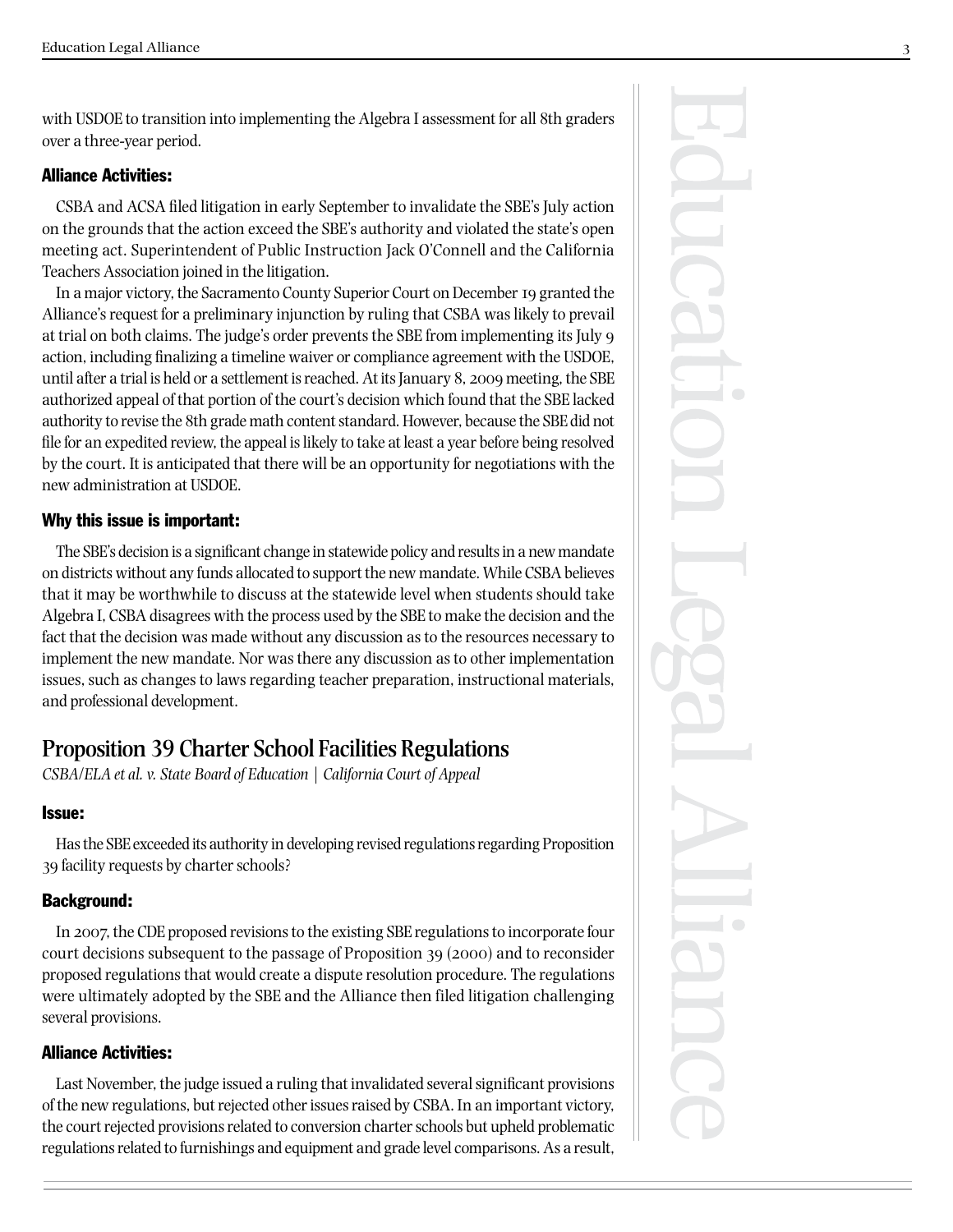

those sections of the regulations that were upheld by the court are effective for facility requests made by charter schools beginning in 2008-09.

The California Charter Schools Association filed an appeal of the trial court's ruling regarding conversion charters. As a result, the Alliance countered with an appeal as to the portion of the trial court's ruling adverse to district interests. The SBE did not join in the CCSA's appeal.

### Why this issue is important:

Many of the revisions are detrimental to school districts. For example, the statutory requirement to furnish and equip facilities "for the charter school's average daily classroom attendance by in-district students" is expanded to include providing front office equipment and additional, though undefined, support furnishings and equipment ("student services that directly support classroom instruction").

## **Mandated Cost Lawsuit**

*CSBA/ELA, et al. v. State of California, Commission on State Mandates | California Court of Appeal*

### Issue:

Is a statute constitutional that prohibits mandate reimbursement to a local agency for the costs of performing duties "necessary to implement" or "reasonably within the scope of" a mandate expressly specified in a ballot measure approved by the voters?

## Background:

The basis of the lawsuit is the approval of AB 138 (Chapter 72, Statutes of 2005) by the Legislature, a statute enacted as part of the state's concentrated strategy to terminate its constitutional obligation to reimburse local governments for costs associated with providing mandated services. AB 138 expanded an existing statute exempting the state from having to reimburse school districts for costs of mandates expressly specified in a voter-approved ballot measure to include costs of mandates "necessary to implement" or "reasonably within scope of" an expressly specified voter-approved mandate.

For many years, the Commission on State Mandates had determined that three statemandated programs were reimbursable mandates: the School Accountability Report Card, the Mandate Reimbursement Process, and certain Brown Act requirements. AB 138 "compelled" the COSM to change its prior determinations by requiring the COSM to either vacate or reconsider its decisions because the mandates were either "necessary to implement" or "reasonably within the scope of" an expressly specified voter-approved mandate. The SARC, MRP, and Brown Act were previously approved reimbursable mandates and, although not expressly included in a voter-approved ballot measure, have "roots" in voter-approved ballot measures.

### Alliance Activities:

In another victory for the Alliance, the appellate court ruled that the Legislature lacks the authority under the constitutional separation of powers doctrine to direct the COSM to overturn or reconsider its final decisions. The appellate court held that the quasi-judicial decisions of the COSM are not subject "to the whim of the Legislature." This means the legislation requiring the COSM to overturn its prior decisions was unconstitutional and, as a result, the SARC, MRP and pertinent Brown Act open meeting mandate claims are reinstated. The ruling affects reimbursements owed back to 2005 when the COSM had acted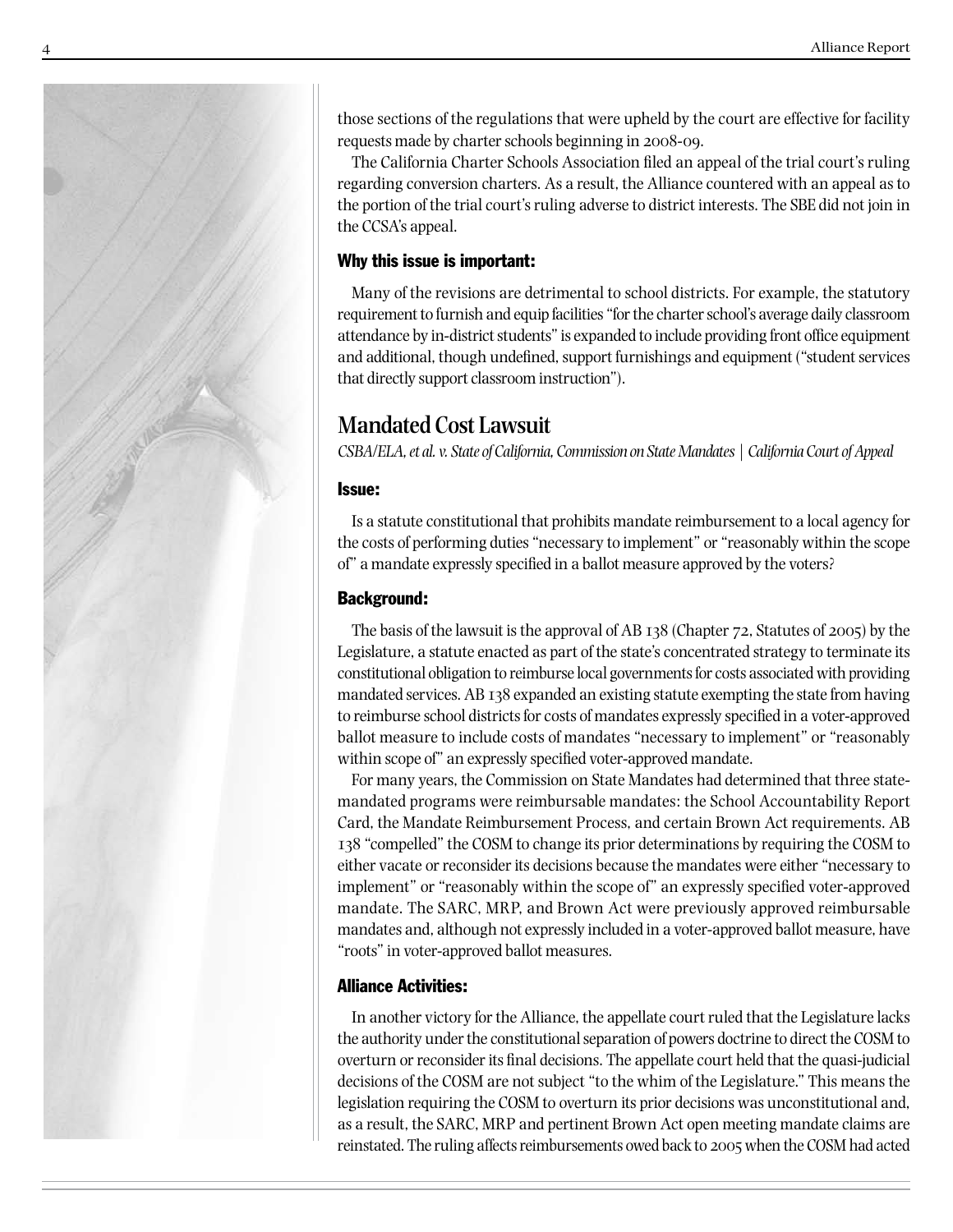to comply with the Legislature's direction. Neither the state nor COSM requested review by the California Supreme Court and thus the appellate court's ruling is final.

#### Why this case is important:

The Legislature does not have the authority "to write its own ticket" to avoid paying for the mandates it imposes. AB 138, determined unconstitutional by the trial court, was part of that effort to avoid payment.

## **Mandate Deferral Lawsuit**

*CSBA/ELA, et al. v. State of California, et al. | San Diego County Superior Court*

#### Issue:

Does the state have the authority to simply appropriate \$1,000 for each K-12 mandate and defer payment of the balance to another fiscal year?

### Background:

The California Constitution requires that whenever the state mandates a new program or higher level of service on any local government (including school districts), it must reimburse the local government for the costs incurred unless funding for the mandate is completely deleted or the mandate is suspended. However, beginning in the 2002-03 fiscal year, the state has deferred payment on the 38 K-12 reimbursable state mandated programs by approving only \$1,000 per mandate, even though the costs of these mandates, and the claims submitted, far exceed that amount. This budget-balancing technique is used by the Legislature and governor in an attempt to satisfy the state's Proposition 98 guarantee and to deny districts the ability to avoid performing the mandated program or service.

The 2006-07 state budget appropriated \$900 million to fund payment of the accumulated debt and added some funding for 2006-07 mandates. However, this appropriation failed to pay off the past debt and was inadequate to cover the state's 2006-07 obligation. Although the cost of the K-12 mandates for 2007-08 is estimated at \$160 million, the 2007-08 state budget appropriates only \$38,000, or \$1,000 per mandate. The carry-over "credit card debt" from prior years is approximately \$415 million.

### Alliance Activities:

In another major victory for the Alliance, a trial court ruled in December that the California Constitution requires the state to budget full reimbursement of local governments for the cost of state-imposed mandates. Although the judge's ruling prohibits this deferral practice, the 2009-10 budget approved by the governor and the Legislature ignores the court's order and continues the practice of budgeting only \$1,000 per mandate and deferring payment of the balance. The state is expected to appeal.

#### Why this case is important:

School districts and COEs are being forced to bear the costs of new programs and higher levels of service mandated by the state until some future time when the state chooses to appropriate funding. Forcing the state to follow the statutory requirement to either fully budget the mandates, and then to delete the funding or suspend the mandates, gives districts the ability to avoid having to perform the mandated programs or services that the state is not paying for.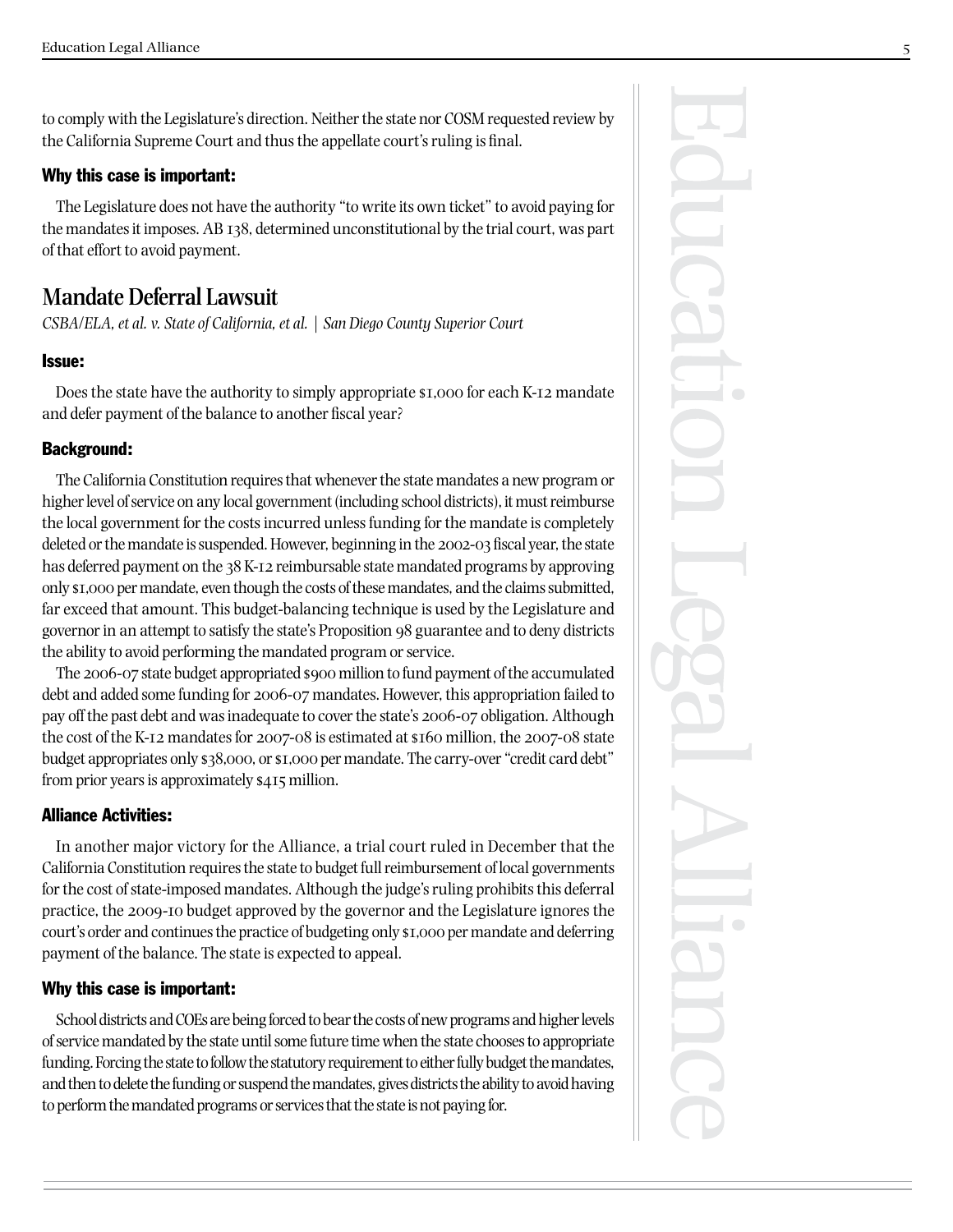

## **Mandated Cost Claim Audits by the State Controller's Office**

*Clovis USD, et al. v. Controller | California Court of Appeal*

#### Issue:

Has the State Controller's Office imposed unreasonable documentation requirements in audits of mandated cost claims, thus thwarting districts from receiving reimbursement for state-mandated costs?

### Background:

Since 2002, the SCO has audited reimbursable mandate claims filed by local educational agencies. A number of problems have arisen with the auditing procedures relied upon by the SCO, which have resulted in a total denial or substantial reduction of many claims. Most typically, the problem is a result of the SCO's demand for contemporaneous supporting data for staff time. The lawsuit filed against the SCO, led by Clovis USD, is focused on SCO procedures in the following mandated programs: collective bargaining, school district of choice, intradistrict attendance, notification of truancy, emergency procedures, earthquake procedures and disaster program, and graduation requirements.

### Alliance Activities:

The Alliance provided financial assistance to districts who filed suit in the trial court against the SCO. Initially the trial court held that the SCO's requirement of contemporaneous documents of employees' salaries is reasonable and otherwise allowable, except when applied to the Collective Bargaining and Intradistrict Attendance Programs, where the requirement constitutes an impermissible underground regulation because it is not part of the applicable parameters and guidelines for filing claims. Thus, a substantial, but only partial, victory was gained for school districts.

In a clarification of its ruling, the trial court held that in other challenged audits pending before the COSM on claims that included the contemporaneous documents requirement (School District of Choice, Emergency Procedures, Earthquake Procedures and Disasters, and Notification of Truancy), the aggrieved districts may refer to the court's ruling barring the contemporaneous documentation requirement. Although the court refused to set aside the audits, there is a potential that another \$6.4 million in audit penalties could ultimately be voided.

The SCO has appealed the court's ruling that SCO reliance on the contemporaneous document requirement is barred unless included as part of applicable parameters and guidelines. The districts have cross-appealed on denial of relief in those audits where the challenge pertains to audits before the contemporaneous documentation requirement was allowed.

## Why this case is important:

The new documentation requirements are not consistent with applicable government accounting standards and are part of the state's continuing strategy to reduce the state's liability for mandated costs.

## **Behavioral Intervention Plans**

*COSM | Sacramento Superior Court | Legislature*

### Issue:

Do state requirements for behavioral intervention plans, specified in the Education Code and Title 5 regulations, require LEAs to perform activities not required under federal law and thus constitute a state-mandated program subject to reimbursement?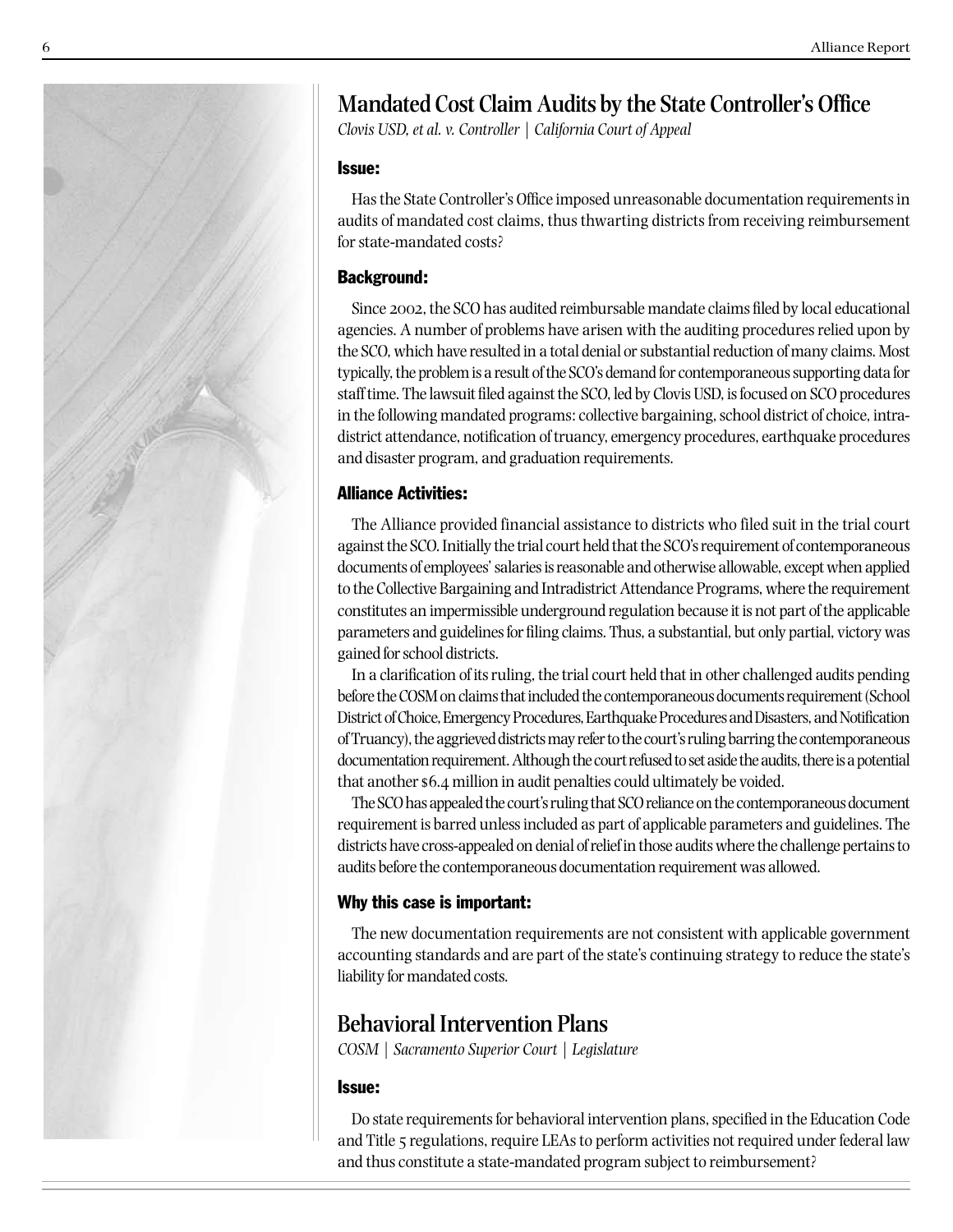## Background:

In 1990, legislation was enacted requiring the SBE to adopt regulations concerning behavioral intervention plans for pupils who exhibit serious behavior problems that interfere with their education. In 1994, a test claim was filed with the COSM claiming the behavioral intervention plan requirements imposed a reimbursable state-mandated program upon LEAs. In 2000, the COSM adopted a decision agreeing that the regulations imposed a reimbursable state mandate, but the COSM decision has not been implemented pending conclusion of what became stalled negotiations to settle the exact amount owed by the state. In 2003, the Department of Finance filed litigation challenging the COSM's decision. Negotiations resumed in late 2007.

## Alliance Activities:

In yet another major victory, the Alliance negotiated a settlement in this dispute, which has been ongoing for over 14 years. Pursuant to the settlement starting in 2009-10 LEAs will see increased AB 602 funding (the special education funding mechanism) in the amount of \$65 million. In settlement of the BIP costs going back to 1993-94, school districts will receive \$510 million payable in \$85 million annual installment over six years commencing in 2011-12. LEAs overwhelmingly supported the settlement. Unfortunately payment of the \$510 million will have to be delayed due to the difficult financial circumstances facing the state but hope remains increased AB 602 funding will occur. Most importantly the state continues to support the substance of the settlement stymied only by the inability to implement it on the agreed upon timeline.

## Why this issue is important:

The state requirements for BIPs are detailed and costly, and it is important to LEAs that this mandate be reimbursed.

## **NEW ALLIANCE CASES**

The following section discusses cases in which the CSBA Executive Committee or the ELA Steering Committee has approved involvement of the Alliance.

## **Liability for Cost Overruns in Facility Contracts**

*Los Angeles USD v. Great American Insurance Co. et al. | California Supreme Court*

## Issue:

Must a school district pay a contractor for cost overruns beyond an agreed-upon contract price when there is no evidence the district had any intent to defraud?

## Alliance Activities:

The Alliance has filed an amicus brief in support of the district.

## Background:

Dissatisfied with the first contractor's performance, LAUSD entered into a completion contract with Hayward Construction to complete an elementary school and to correct some of the first contractor's defective work. The contract guaranteed a maximum contract price of \$4.5 million, an inexact amount due to the absence of precise knowledge of the remaining work that needed to be done. Upon reaching the \$4.5 million maximum, Hayward asserted

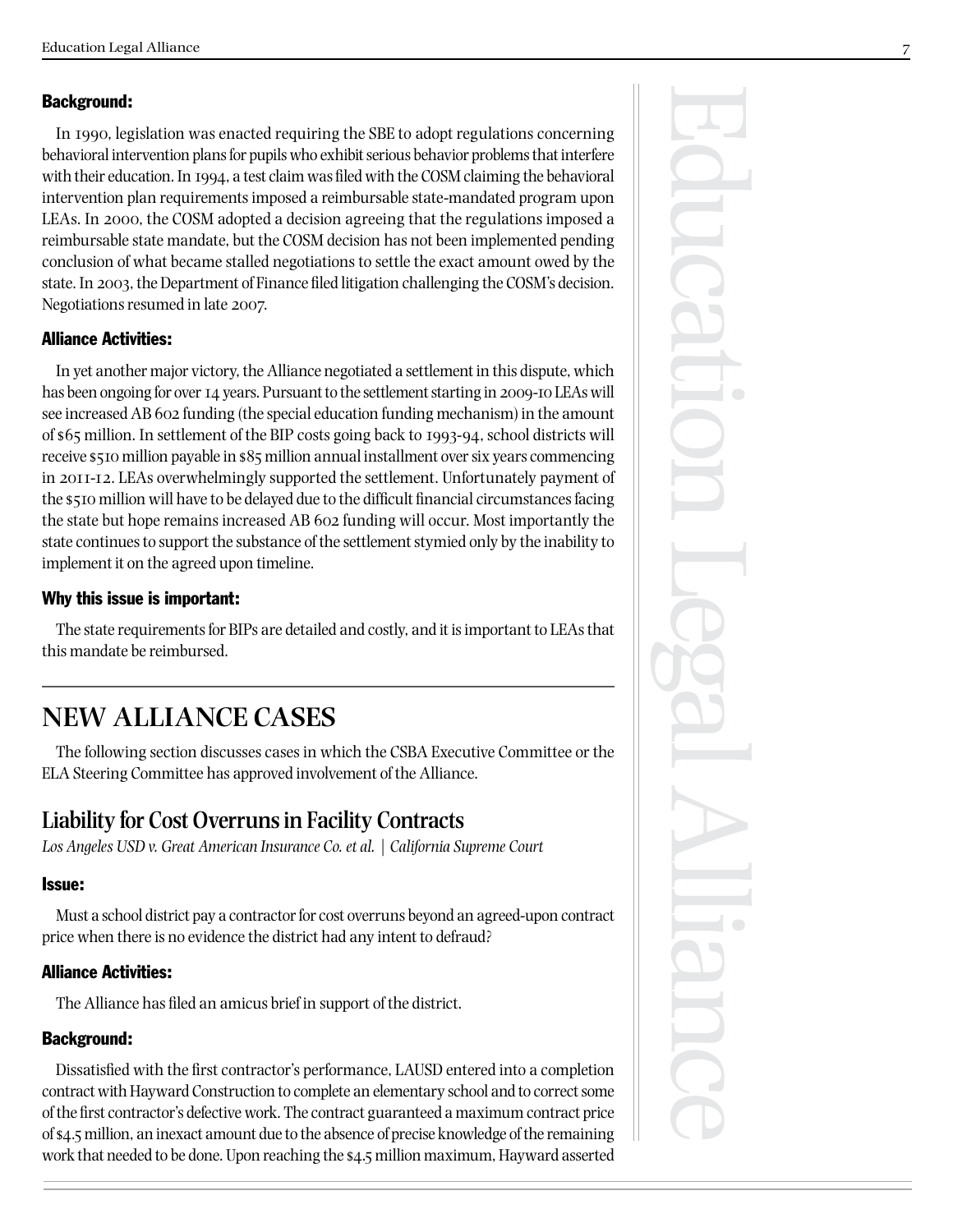

that latent defects existed which were outside the scope of the project and it would not complete the school unless LAUSD paid millions of dollars more than the agreed-upon maximum contract price. LAUSD advanced additional funds (approximately \$1.5 million) and Hayward completed the project. In March 2001, LAUSD filed its complaint for breach of the completion contract and Hayward counter-sued alleging that the district breached an "implied warranty of correctness" because the district failed to disclose material facts relevant to the contract. The trial court ruled in favor of LAUSD.

In reversing the trial court, the appellate court's ruling adopted a new standard of public entity liability by holding that a breach of an implied warranty of correctness exists even when there is no evidence of intentional nondisclosure or affirmative misrepresentation – evidence that did not exist in this case. The California Supreme Court accepted review.

## Why this case is important:

Due to continued enrollment growth and the need to replace inadequate and aging schools, California school districts will face the need to construct numerous schools and modernize existing schools over the next few years. The Court of Appeal's decision creates a great expansion of liability for public entities since entities can be found liable even when there is no wrong-doing. This ruling increases the legal exposure for construction costs and ultimately adds to the construction costs of a project.

## **RULINGS/SETTLEMENTS IN ACTIVE ALLIANCE CASES**

Since the last issue of the Alliance Report, there has been a court ruling in the following case in which the Alliance has filed a lawsuit or an amicus brief:

## **Certificated Layoff "Skipping"**

*Hildebrandt v. St. Helena USD | California Court of Appeal*

## Issue:

In a certificated lay-off, may a district "skip" a junior full-time employee and lay off two more senior part-time employees qualified to perform the particular kind of service being reduced?

## Alliance Activities:

The Alliance filed an amicus brief in support of the district focused on the board's right to classify positions based on the educational program needs of the district.

## Case Status:

The question in this case was whether a part-time employee, with greater seniority who is faced with layoff, was entitled to "bump" a full-time employee with less seniority in order to avoid layoff.

The district initiated layoff proceedings to reduce one full-time school psychologist position. At the time, the district employed one full-time psychologist and two part-time, at 80 percent and 20 percent of full-time equivalent employment. The district retained the full-time employee, even though the two part-timers had higher seniority dates. The two part-timers then sued for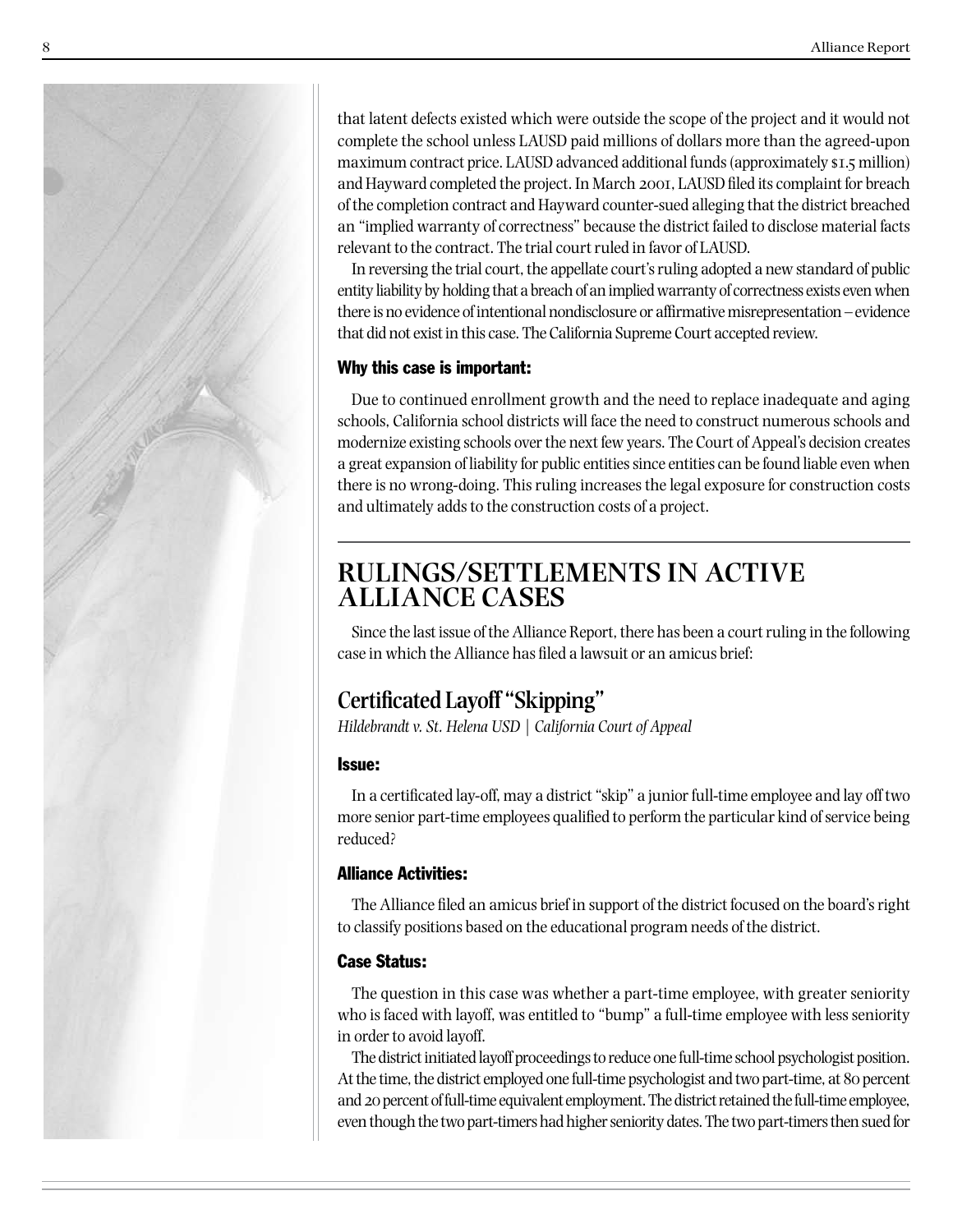the right to bump the full-timer, which would in effect require the district to split the full-time position into two part-time positions. The trial court rejected their claim and they appealed.

In the appeal, the district and the Alliance argued that the board should not be required to split a full-time position into two separate part-time positions in order to accommodate the more senior employee's desire for a part-time position. The appellate court expressly accepted the Alliance's argument. Previously, courts have held that part-time employees do not have rights to a full-time position on rehire after a layoff. This case now establishes the same rule for the initial layoff.

## **Application of Wage and Hour Laws to School Districts**

*Johnson, et al. v. Arvin-Edison Water Storage District et al. | California Court of Appeal*

### Issue:

Do California's wage and hours laws found in the Labor Code and California's Industrial Welfare Commission Wage Orders apply to public agencies such as school districts?

### Alliance Activities:

The Alliance filed an amicus brief in support of the water district, which for these purposes is a public entity like a school district.

### Case Status:

This case was brought by an employee of the water district, who filed a class action lawsuit alleging that private sector overtime and meal period requirements found in California's wage and hour laws apply to the water district, a public entity. The trial court ruled in favor of the water district and held that provisions of the Labor Code only apply to employees in the private sector unless the law is specifically made applicable to public employees. The employee filed an appeal.

The appellate court upheld the trial court's decision that the provisions of the Labor Code are only applicable to public employers when the law expressly so states. When the law is silent as to public entities, then, according to the court, the presumption is that public entities are exempt. This is a positive result for school districts since an adverse ruling could have resulted in lawsuits and claims against school districts statewide by employees seeking back pay and other remedies.

## **Right of Student to Attend a Protest During the School Day**

*Corales et al. v Bennett, Kinley, et al. (Ontario-Montclair School District) | U.S. 9th Circuit Court of Appeal*

### Issue:

Is a middle school student's act of leaving school without permission or supervision of parents or school authorities to attend a protest during the school day expressive conduct protected by First Amendment free speech rights?

## Alliance Activities:

The Alliance filed an amicus brief in support of the district focused on the district's right to discipline a student for truancy, even when weighed against a student's First Amendment rights.

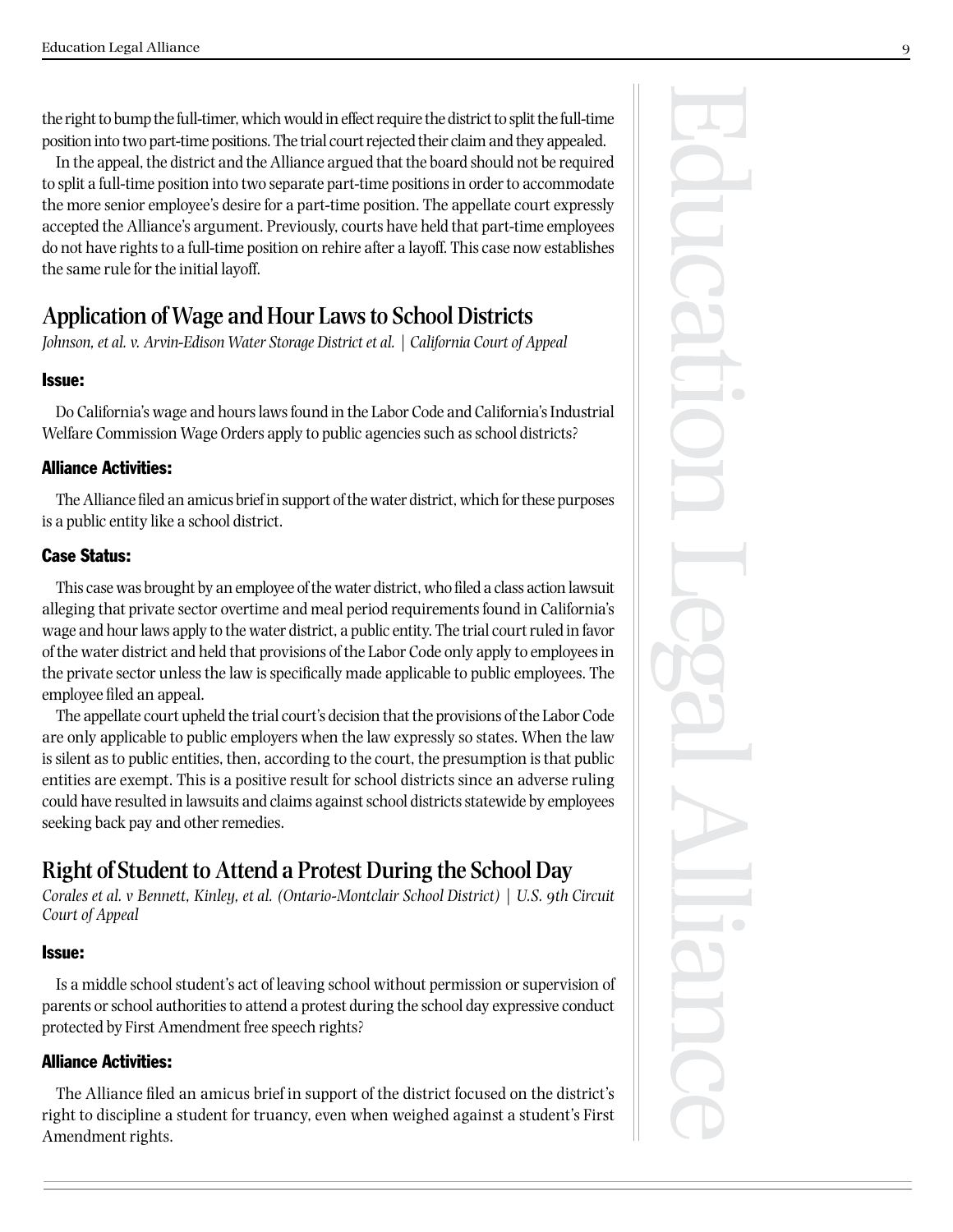

#### Case Status:

This case was a sad situation in which a middle school student cut school, without permission from school authorities or his parents, in order to attend an immigration protest. The student was later disciplined by the assistant principal and was punished by being prohibited from attending an end-of-the-year school trip to an amusement park. The student told his mother that he had been in trouble and later committed suicide. The parents sued claiming that the student was disciplined for exercising his First Amendment rights to protest immigrant rights while the district claimed that discipline was imposed solely because the student was truant.

The 9th Circuit Court of Appeals agreed with the district and Alliance's position that the student was disciplined for the disruption caused by the act of leaving campus without permission, not for the disruption caused by leaving campus to protest immigration rights, which would be protected by the constitution. The district's discipline was content-neutral and the district had an interest in keeping students safe by forbidding them from leaving school and this interest was unrelated to the content of the student's speech. The district's action was permissible, even if it interfered with the student's ability to express himself, including warning him (however sternly) regarding his legal obligation to stay in school during school hours.

## **Dismissal of Employee Resulting from "No Contest" Plea**

*Cahoon v. Governing Board of Ventura Unified School District | California Court of Appeal*

### Issue:

Can a district dismiss a classified employee for his plea of no contest to a drug offense specified in the Education Code as a mandatory leave offense?

### Alliance Activities:

The Alliance filed an amicus brief in support of the district in the appellate court.

### Case Status:

This case involved a classified employee who pled "no contest" to a misdemeanor drug offense for forging, altering, and/or issuing a prescription for a narcotic drug. He was subsequently terminated by the district and appealed his termination before the Personnel Commission. The Personnel Commission upheld the district's termination on the grounds that it was legally obligated to terminate his employment because of his plea to a specified drug offense.

Although the Education Code specifies that no person shall be retained in employment by a district who has been convicted of any sex offense and that a conviction following a plea of "no contest" shall be deemed to be a conviction, the same language is not used for drug offenses. The district argued that another section of the law should also be considered, which states that a plea of no contest shall also be deemed to be a conviction.

However, both the trial court and appellate court disagreed with the district and the Alliance's argument and held that the Legislature intended for drug offenses and sex offenses to be treated differently and that such a change would need to be made by the Legislature.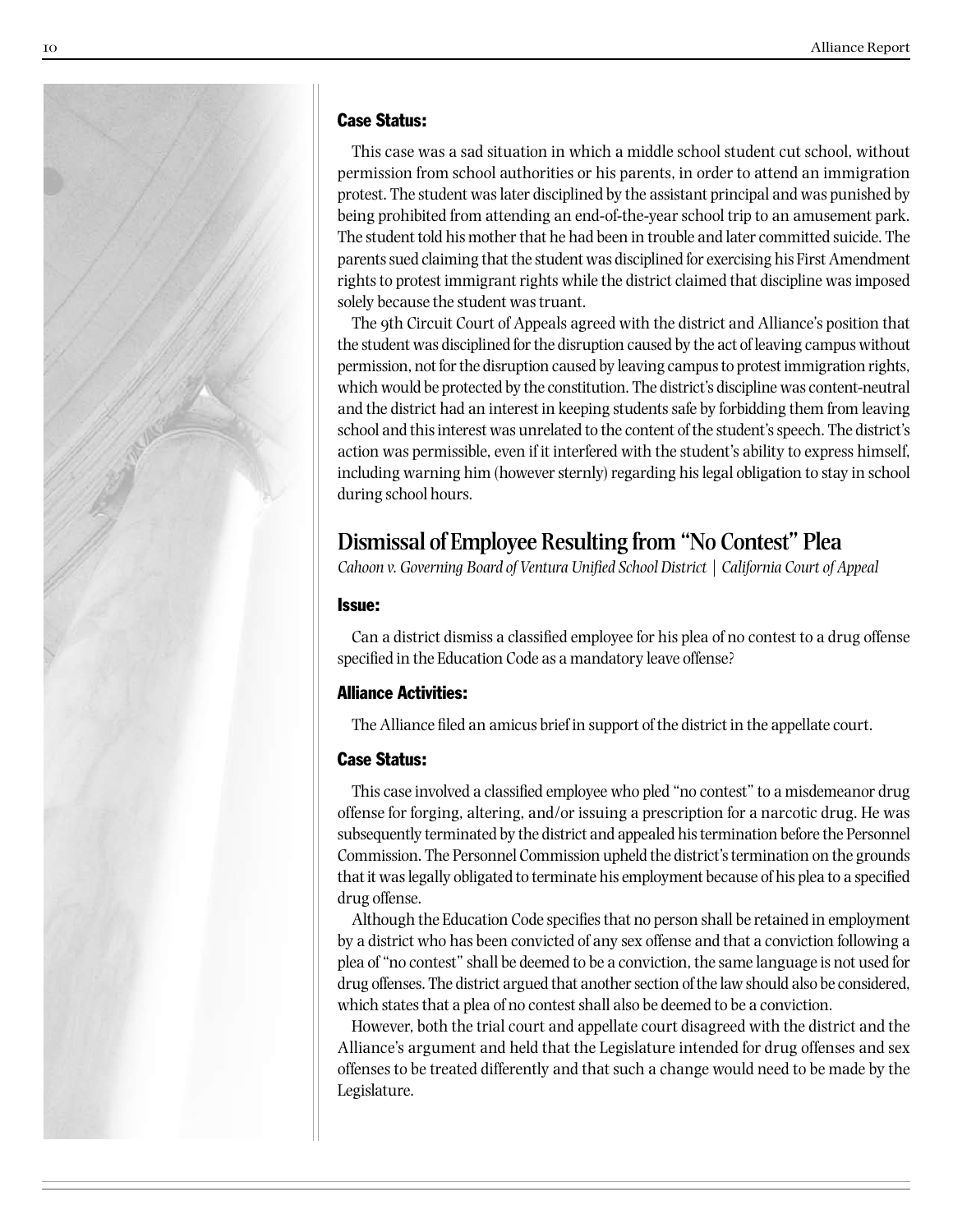## **Attorneys' Fees in Settlement of a Special Education Lawsuit**

*M.D. and S.D v. OAH and Saddleback Valley USD | U.S. 9th Circuit Court of Appeal*

## Issue:

Are attorneys' fees available to a parent who accepts a school district's written offer of settlement 10 days prior to the start of a due process hearing under the Individuals with Disabilities Education Act?

## Alliance Activities:

The Alliance filed an amicus brief in support of the district.

## Case Status:

A due process hearing was scheduled regarding the Plaintiff's claim for reimbursement of their child's private pre-school placement and other costs for expenses incurred for assessment. Prior to the hearing, the district made the requisite 10-day written offer of settlement which would "fully and finally resolve" Plaintiff's due process complaint. Plaintiffs "unconditionally" accepted the offer in writing on the next day. Plaintiffs allege that the district's subsequently proposed written settlement agreement contained conditions not set forth in the district's offer, including a release of attorney's fees. Plaintiff's then demanded an additional \$65,000 in attorneys' fees, above the settlement amount, which the district refused to pay.

The question in the case was whether parents could recover attorneys' fees after accepting a 10-day offer of settlement. The 9th Circuit ruled in favor of the district, but did not issue a ruling detailing its reasoning. However, the positive ruling by the court provides districts with "powerful precedent and security" to gain settlements and ensure against parties demanding further attorneys' fees after settlement had been reached.

## **OTHER ACTIVE CASES**

A court decision is pending in the following cases in which the Alliance has filed an amicus brief:

## **Baseline for Assessing Environmental Impacts**

*Communities for a Better Environment v. South Coast Air Quality Management District, (SCAQMD) | California Supreme Court*

## Issue:

What is the "baseline" for assessing the impacts of modifications to existing facilities for purposes of environmental review under the California Environmental Quality Act?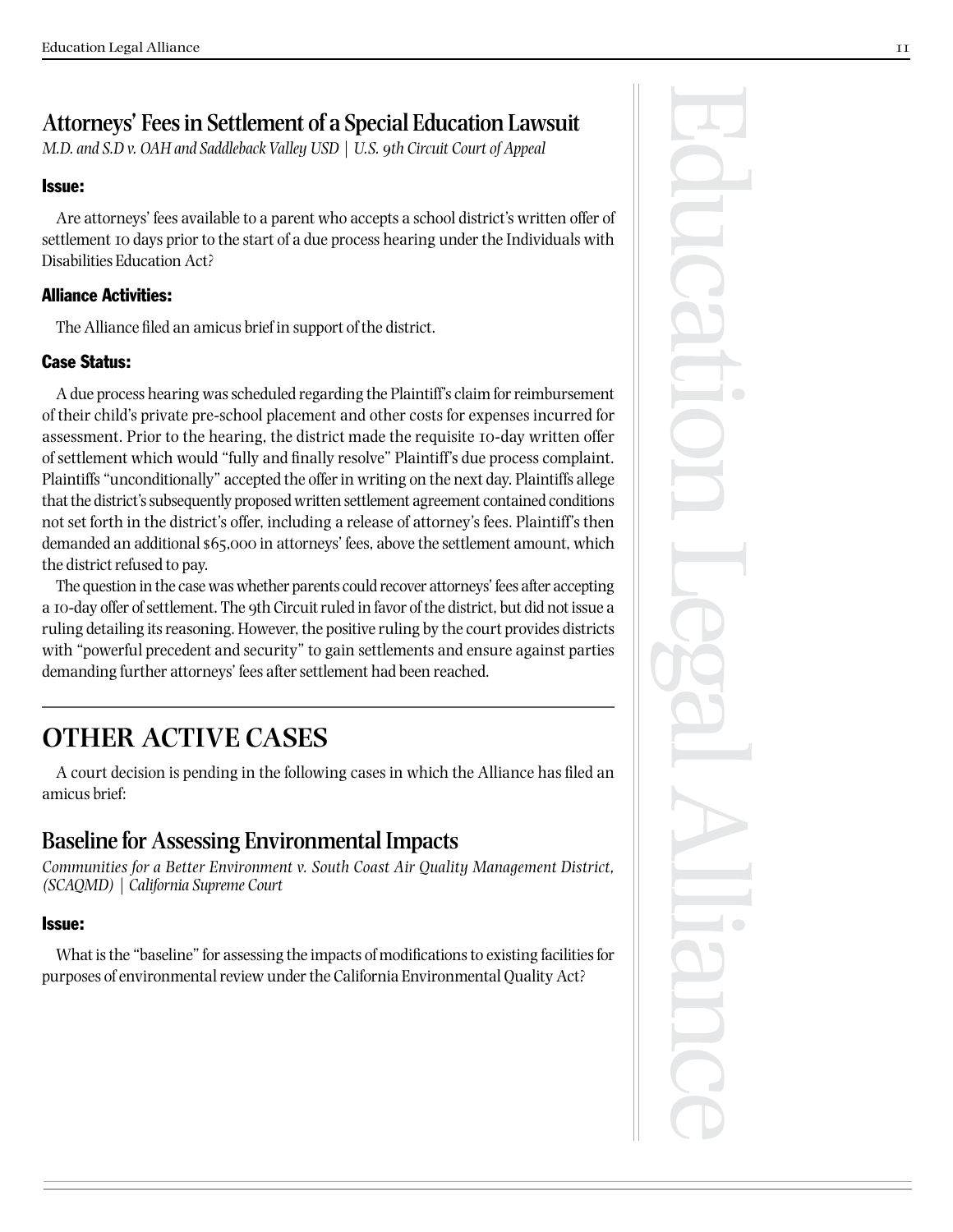

## **Teacher Failure to Obtain Required English Learner Certification**

*Ripon USD v. Comm. on Professional Competence, Theresa Messick, RPI | California Court of Appeal*

#### Issue:

May a school district terminate a Life Single Subject Teaching Credential (music) teacher who refuses to obtain EL certification as required in the collective bargaining agreement?

## **Use of District Mailboxes for Campaign Purposes**

*San Leandro Teachers Association, CTA/NEA; California Teachers Association v. San Leandro Unified School District | California Supreme Court*

#### Issue:

Does the Education Code require that a district prohibit the local teachers association and others from using school mailboxes to distribute political material?

## **CEQA Statute of Limitations**

*Committee for Green Foothills v. County of Santa Clara et al., Leland Stanford Junior University, et al. Real Parties in Interest | California Supreme Court*

#### Issue:

Does an agency's properly filed and posted notice of determination trigger the 30-day statute of limitations for California Environmental Quality Act challenges, or may a court disregard the NOD and apply a longer limitations period if the plaintiff might be able to allege that the agency did not comply with CEQA when it approved the project?

## **Education Legal Alliance**

## 2009 Steering Committee

**Paula S. Campbell, Chair** *CSBA President, Nevada City SD* **Frank Pugh, Vice-Chair**

*CSBA President-elect, Santa Rosa City Schools*

**Scott P. Plotkin** *CSBA Executive Director*

**Peter Birdsall** *Executive Director of Advocacy & Association Services, School Innovations & Advocacy*

**Mark Cooper** *Board Member, Lake COE*

**Sally Frazier** *Superintendent, Madera COE* **John Glaser** *Superintendent, Napa Valley USD*

**Gwen Gross** *Superintendent, Irvine USD*

**Ken Hall** *Founder & Chairman Emeritus, School Services of California, Inc.*

**Brian Heryford** *Delegate, Region 10, Clovis USD* 

**Steve Mitrovich** *Superintendent, San Carlos ESD*

**Kelli Moors** *Delegate, Region 17, Carlsbad USD*